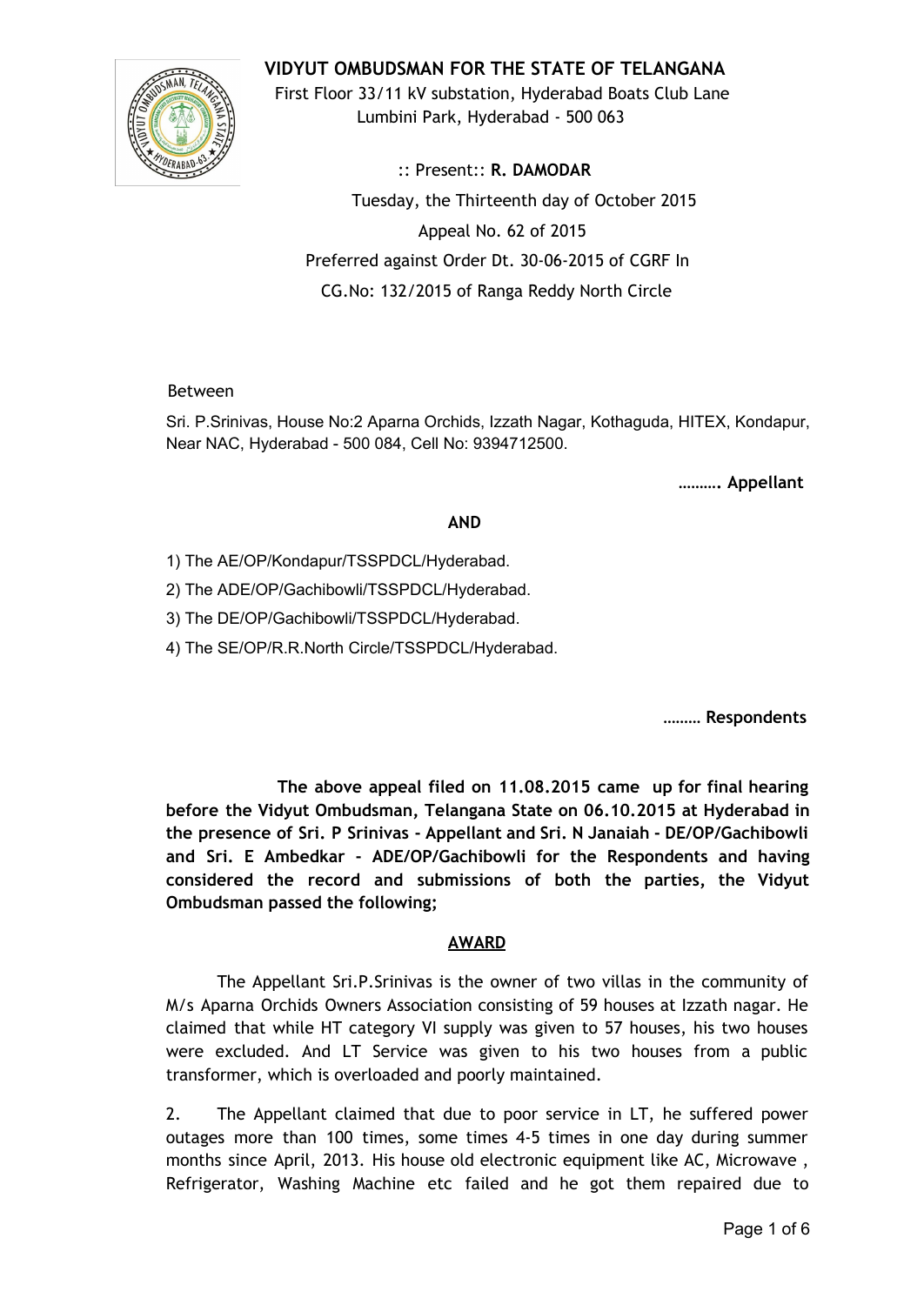non-extension of HT power supply from the HT line in the society. The Hon'ble HIgh Court directed the TSSPDCL to give HT supply to the villas of the Appellant. The Appellant is seeking a direction to respondents to solve this problem and award suitable compensation.

3. The respondent No 1 stated before CGRF to the effect that the Appellant has been getting power supply fed through a public transformer to his two service connections of 4KW each. The peak load measured during peak summer on the DTR are within the permissible limits of a 100 KVA DTR. This DTR is of ESP nature and is equipped with a LT breaker mechanism which tended to trip in the event of overloading. There was no occasion to trip even once since its installation. The frequent outages are due to incoming supply failure to 33 KV kothaguda substation and other substations in the area due to increase in the loads, resulting in the over loading of 33KV feeders. The enhancement work on two existing 8 MVA power transformers in kothaguda substation to 12.5 MVA capacity has been completed and therefore, Kothaguda sub-station is well equipped to cater to the prevailing loads.

4. Before CGRF, the ADE, regarding power failure, claimed that there was a possibility of incoming supply failure.

5. In the meanwhile, the Appellant filed WP No 9533 /2015 on the file of the Hon'ble High Court and by orders Dt 07.04.2015 the Hon'ble Court directed the respondents to consider the representation Dt 24.05.2014 made by the petitioner (Appellant) whereunder he sought HT service connection and dispose of the same, within a period of 4 weeks from the Date of receipt of a copy of the order.

6. The CGRF, after hearing the arguments and on consideration of the record, and without examining the relevant notifications, regulations, GTCS, Simply directed the respondents to implement the orders of the Hon'ble High Court through the impugned orders.

7. Aggrieved and not satisfied with the impugned orders, the Appellant preferred the present Appeal with the following allegations:

- i. The respondents failed to give the HT service in spite of the orders of the Hon'ble High Court within 30 days.
- ii. The respondents failed to implement the orders of the Hon'ble High court within 15 days.
- iii. The problem of LT to HT conversion to the entire colony was done illegally in 2013 by the TSSPDCL.The owners association applied for 57 houses leaving the appellant's two houses.
- iv. The HT category VI connection can be given to the entire colony with one HT meter. There is no provision for giving HT connection to only a part of the colony.
- v. LT service quality being served to the two houses of the appellant is very poor which remained without corrective action. The appellant suffered no water and no power to his two houses , because of erratic power.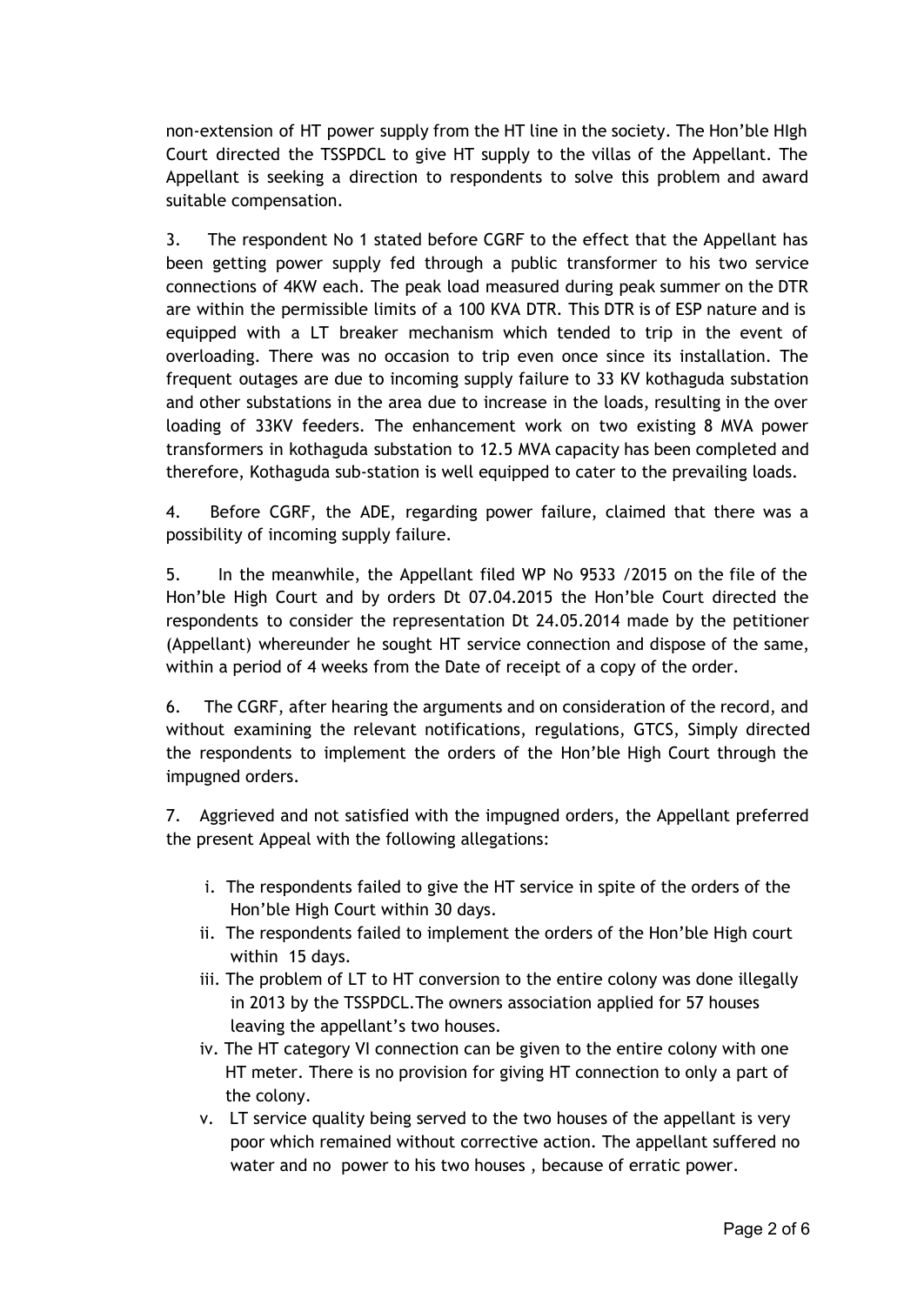8. The complaints given to the respondents to correct supply and power failures remained without prompt action.The Appellant complained of power disruptions, voltage fluctuations etc which remained unattended with promptness.

9. The respondent no 2 filed a report making the following additional allegations:

The Appellant gave representations Dt 13.04.2013 and 15.04.2013 stating that he had not opted for HT conversion till that day and expressed his willingness to get his LT service converted to HT category VI, similar to other 57 house owners. This request of the Appellant was communicated to M/s Aparna Orchids Owners Welfare Association, who in return replied in writing expressing their unwillingness to get the Appellant included in their HT service supply as he excluded himself voluntarily and the issue could be decided only in the general body meeting. The Association claimed that the Appellant should approach its executive council to comply with the conditions and renew his request.The control of the DISCOM exists up to the metering point of the service and after the metering point, the consumer/association can extend supply to their township/ residents from their HT service without further permission from TSSPDCL.

10. Except the appellant, no other consumer serviced by the village DTR, have complained damage to electronic equipment due to power fluctuations. The appellant has exaggerated the issue to claim more money from TSSPDCL. The Appellant started giving complaints after 57 Nos LT services of M/s Aparna Orchids Owner Welfare Association got converted into HT category and his request for inclusion of his 2 villas into HT fold was not accepted by the society.

11. The 2nd respondent, apart from other documents, annexed a copy of handwritten letter Dt 15.04.2013 of the Appellant addressed to the AE/OP/APCPDCL/kondapur wherein he sought HT connection and alleged that earlier he did not opt but now he was exercising the option (to get HT connection) and willing to pay the amounts to the association and sought permission for the connection. Similar letter Dt 13.04.2013 was addressed by the Appellant to manager APCPDCL/kondapur, among other things admitting that he had not opted to HT conversion. He addressed another letter dt.24.5.2014 to ADE/OP/APCPDCL/Gachibowli claiming that now he wanted to apply for HT connection and was ready to pay the necessary charges to APCPDCL and pay realistic actual charges to the association. He prayed for extension of the HT supply immediately.

12. The 2nd respondent annexed another letter of the Appellant claiming that in his struggle to get HT supply, he was forced to file a WP No 9533/2015 and get an order Dt 07.04.2015 directing the respondents to consider his representation Dt 24.05.2014 whereunder he sought HT service connection and dispose of the same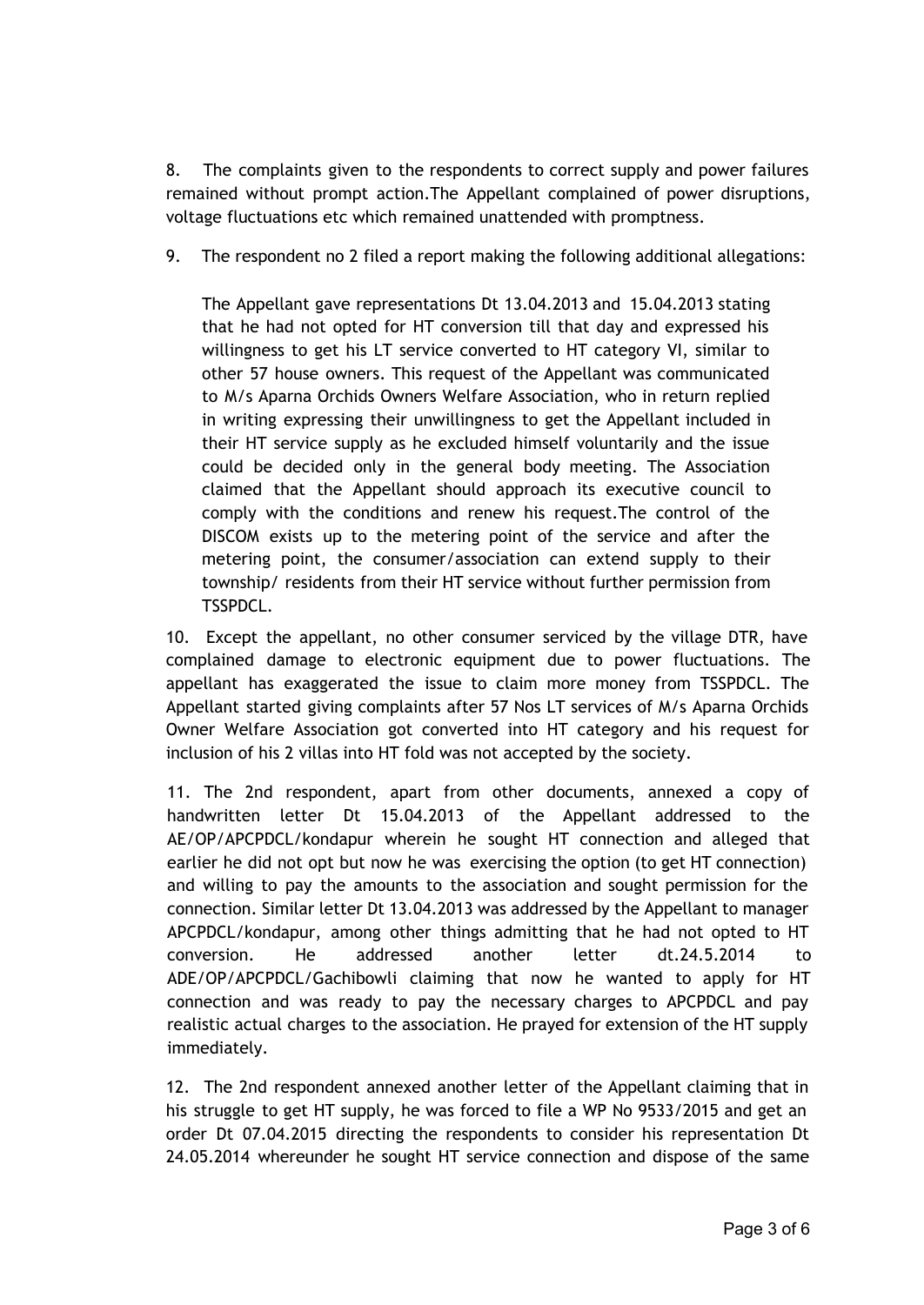within a period of four weeks from the date of receipt of a copy of the order.

13. The second respondent, pursuant to the order of the Hon'ble High Court, addressed M/s Aparna Orchids Owners Welfare Association vide Letter dt 1.05.2015 requesting collection of necessary charges from the appellant and facilitate conversion from LT to HT category for proceeding further for requisite estimate preparation and approval of the same. The Aparna Orchids Owner Welfare Association by letter Dt 6.05 2015 addressed the second respondent/ADE/OP by way of reply stating that they have had running feud with the appellant narrating several incidents, complaints against the society to the police, objection about every activity of the society, including maintenance issues, complaints to the Registrar of Societies and lastly their readiness if approached by the appellant for full power backup and further stating that if TSSPDCL wishes, it can provide HT service to the two villas of the Appellant without relying on the resources of the society.

14. Basing on facts and circumstances, absence of M/s Aparna Orchids Owners Welfare Association as a party in this case, there could be no successful mediation. Hence, the matter is being disposed of on merits.

- 15. The following points arise for determination:
	- 1. Whether the respondents have any say in providing HT service connection from the Association's HT service to the appellant?

2. whether there is any deficiency in service from the side of the respondents

in the present matter of providing HT service connection to the two villas

of the appellant?

3. Whether the impugned orders are liable to be set aside?

16. The allegation of the Appellant regarding deficiency in service in providing reliable power through LT service warranting award of compensation is subject matter of Appeal No. 62/2015 which is pending disposal.

### **ISSUES 1&2**

17. Aparna Orchids Owners Welfare Association which is a registered body consists of 59 villas. The Appellant owns 2 villas. Earlier all the villas in the Association were provided with LT service. Later, the Association secured HT service through which 57 villas are connected, as the Appellant had opted out of the HT service at that time. The Appellant, as per the allegation, had disputes over many issues with the Association and the terms are not good. The Appellant claims to have had no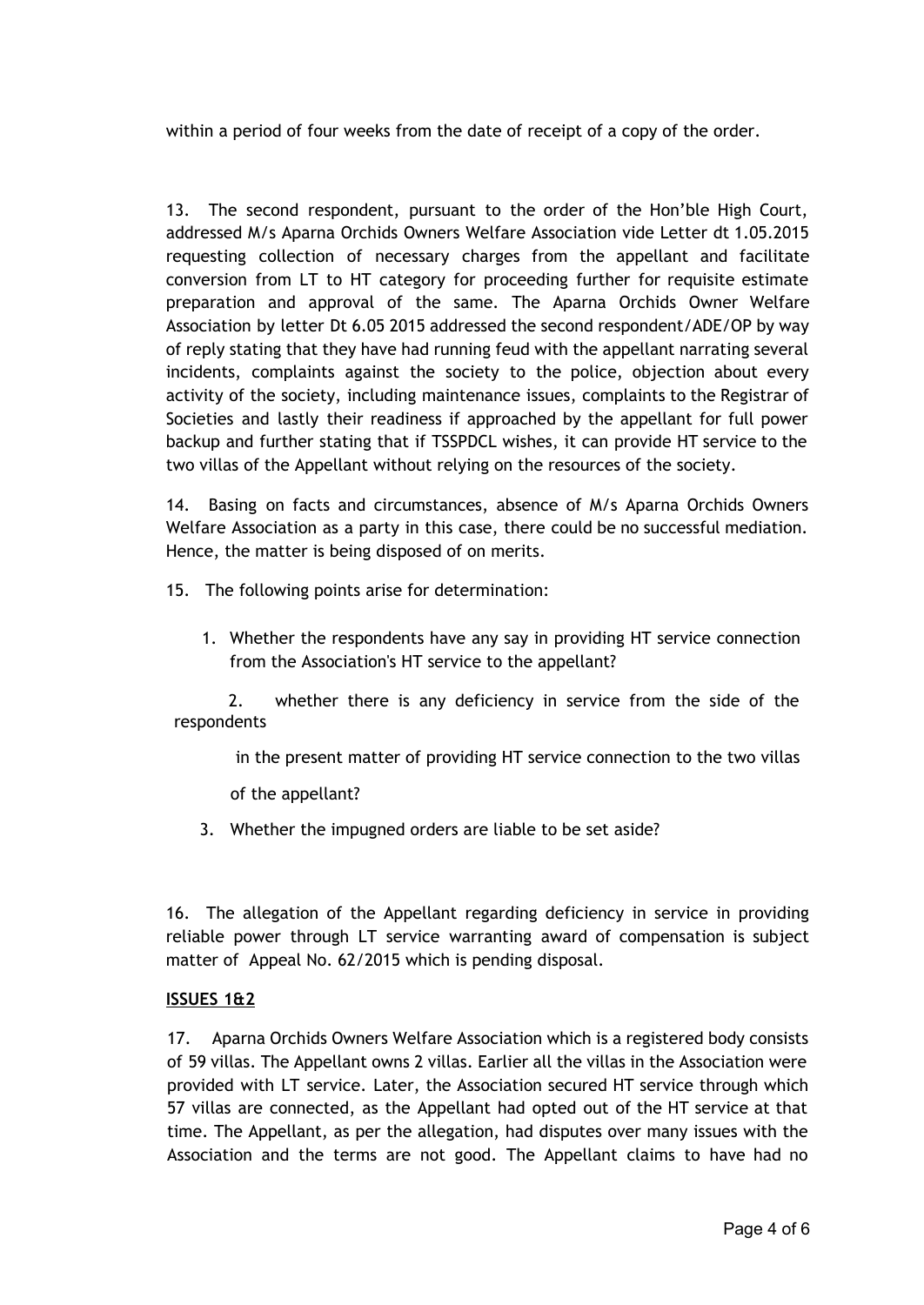satisfactory experience with LT service to his two villas which were connected to a public DTR and is now seeking HT service connection to his 2 villas.

18. The Respondents plead that the Registered Welfare Association of which the Appellant is a member owning 2 villas, has been provided HT service, through which the Appellant has to get HT service connection from the metering point and that the Appellant has to approach the Association to have the benefit of the HT service connection and they are ready to assist if required and that from their point, nothing more to be done in the matter. It is to be noted that as per clause 2(r) of Regulation 4 of 2013, the responsibility of the Licensee is upto incoming circuit breaker linked switch fuse, after metering equipment.

19. The Appellant had voluntarily opted out of HT service facility offered by his Association and he has to approach the association to get the HT service facility or take appropriate steps in law against his Association. What all that could be done by the Respondents has been done when HT service was provided up to the metering point to the Association. The Respondents further point out that beyond the metering point, the Association has installed Switch Fuse Unit, DTR, Main Control Panel, HT Control Panel and then service cable to the villas. The Appellant has to approach the Association to get the service connection to his two villas, and not the Respondents.

20. The Respondents are willing to provide separate HT service connection provided that there is power load of 70 KVA or above with the Appellant's readiness to bear the entire cost of installation, security deposit, minimum charges payment per month, Demand Charges, Consumption Charges each month, which the Appellant apparently not ready to bear, apart from his power required being 8 KW for two villas, which is found during hearing of the Appeal.

21. The Appellant is entirely relying on the direction of the Hon'ble High Court in his W.P, "to consider the representation dt. 24.5.2014 made by the petitioner, whereunder he sought HT service connection and dispose of the same, within a period of four weeks from the date of receipt of a copy of this order'' and seeking HT connection to his 2 villas.

22. The dispute regarding HT service connection of the Appellant is with M/s Aparna Orchids Owners Welfare Association of which, by virtue of being owner of 2 villas, the Appellant is a member and it is for him to take appropriate steps to get HT service to his 2 villas. If he seeks separate HT service to his 2 villas, he has to bear the heavy cost, install machinery, pay minimum charges, consumption charges, show minimum power load by applying separately to the Distribution company, which line of action is very expensive and the Appellant, if he is willing may get separate HT service through separate lines. The Tariff Order 2015-16 under the Heading: **HT CATEGORY - VI- TOWNSHIPS AND RESIDENTIAL COLONIES**, makes it clear under clause 5(8)(iii) which is to the effect that "The above provisions shall not in any way affect the right of a person residing in the housing unit sold or leased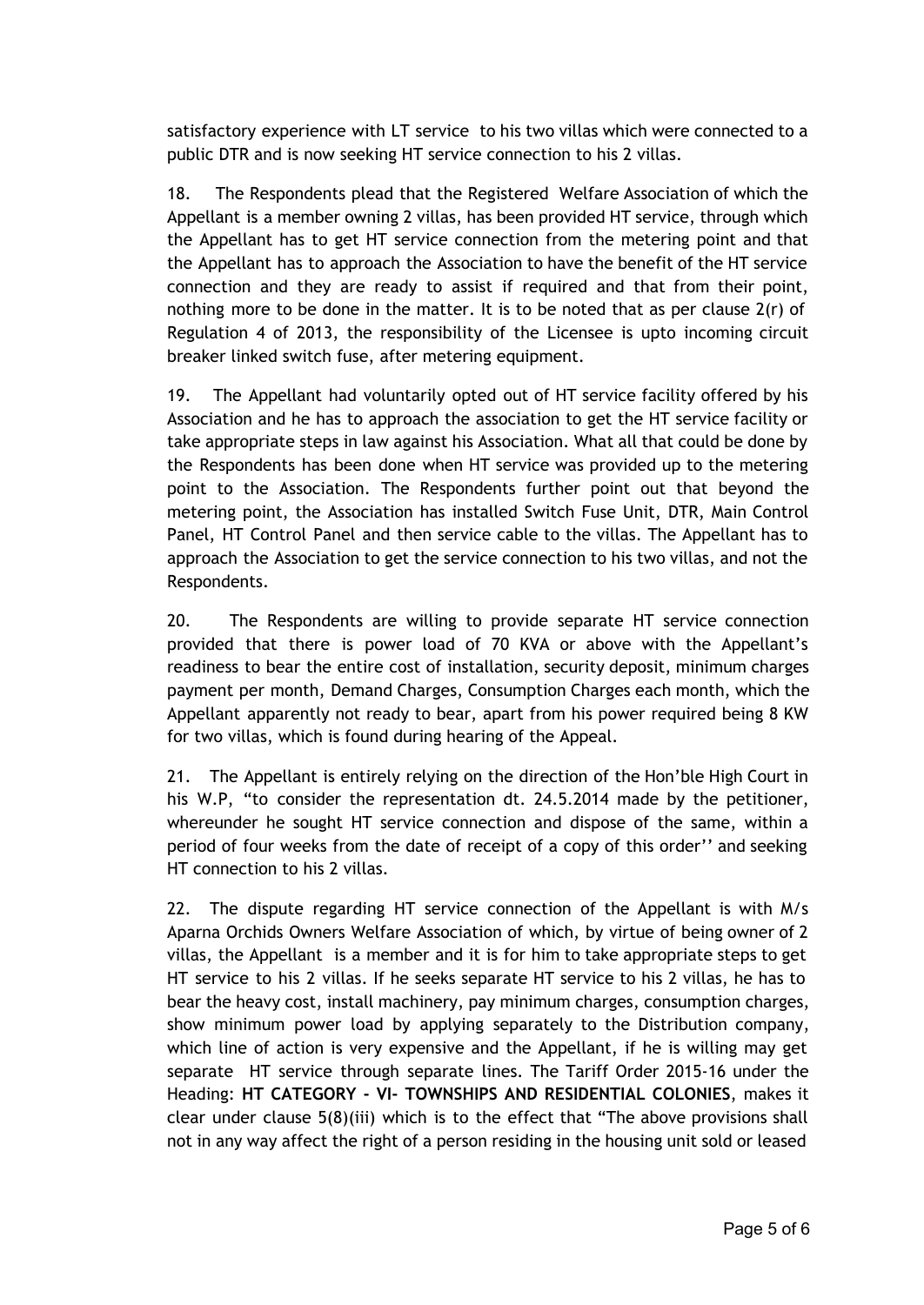by such Cooperative Group Housing Society, to demand supply of electricity directly from the distribution Licensee of the area."

23. The Appellant next raised an objection about sanction of HT service to the welfare association on the ground that one person who claimed to be the General Secretary of the Welfare Association, was not actually the General Secretary and the Respondents, without verifying the genuineness of the application, sanctioned the HT service. It is to be seen that the other members of the society 57 in number have not raised objection and spent their effort and money to get HT service and install the machinery to draw power to the 57 villas with the Appellant opting out of the HT Service Connection, which is clear from his letters dt. 15.4.2014 and 24.5.2014 addressed to R1 & R2 respectively.

24. Thus, it is clear that there is no deficiency in service rendered by the Respondents to the Appellant regarding HT service connection to his 2 villas and that they have no say and role in persuading or instructing M/s Aparna Orchids Owners Association to give HT service connection from their metering installation to the villas of their member/Appellant. Both the issues are answered accordingly.

### **Issue No. 3:-**

25. The CGRF, instead of examining the issues, facts and record, guiding the Appellant in proper way, has chosen to merely order the Respondents to implement the orders of the Hon'ble High Court, thereby failed to discharge the statutory duty cast on them to help the consumer in need.

The issue is ordered accordingly.

Corrected, Signed & Pronounced on this the 13th day of October, 2015.

**Sd/-**

### **VIDYUT OMBUDSMAN**

1. Sri.P Srinivas,House No:2 Aparna Orchids, Izzath Nagar, Kothaguda, HITEX,

Kondapur,Near NAC, Hyderabad 500 084, Cell No. 9394712500

- 2. The AE/OP/Kondapur/TSSPDCL/Hyderabad.
- 3. The ADE/OP/Gachibowli/TSSPDCL/Hyderabad.
- 4. The DE/OP/Gachibowli/TSSPDCL/Hyderabad.
- 5. The SE/OP/R.R.North Circle/TSSPDCL/Hyderabad.

#### **Copy to:**

6. The Chairperson, CGRF,Greater Hyderabad Area, TSSPDCL,